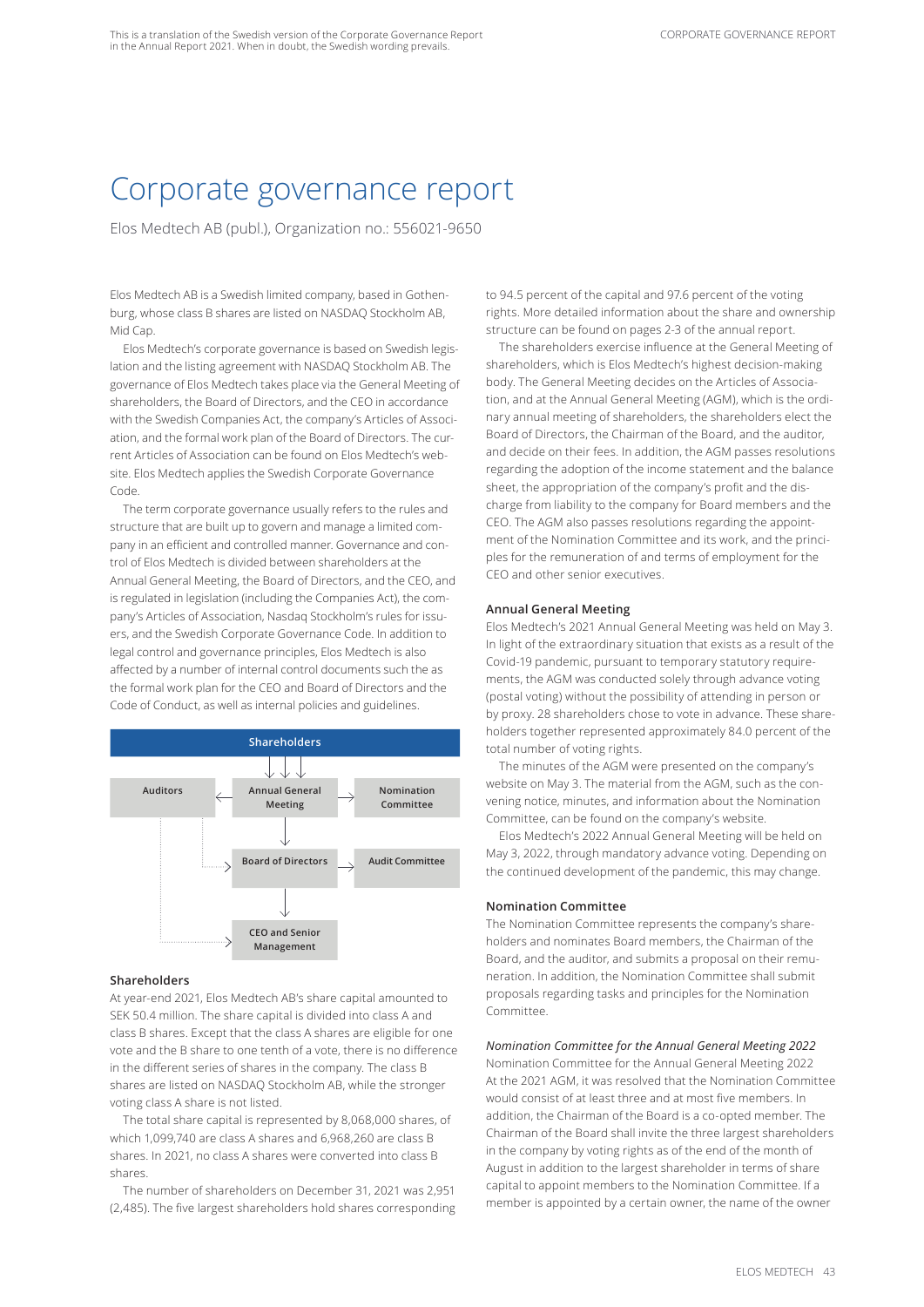shall be indicated. A Nomination Committee member shall consider carefully whether or not there is a conflict of interest before accepting the assignment. No remuneration shall be paid to the members of the Nomination Committee.

The composition of the Nomination Committee for the 2022 AGM was announced on September 27 and consists of Lovisa Lander, appointed by Goldcup 27911 AB (TA Associates), Thomas Öster, appointed by the Öster family, Kent Molin, appointed by the Molin family, Jonas Fridh, appointed by Bank Julius Baer & Co Ltd. The Chairman of the Board, Yvonne Mårtensson, was a co-opted member of the Nomination Committee. The Chairman of the Nomination Committee, appointed by the Nomination Committee, is Lovisa Lander.

The Nomination Committee has assessed and evaluated the Board's competence and composition, including the background and experience of the Board members in relation to the company's strategy and development plans.

The Nomination Committee has held five meetings before the 2022 AGM. The Nomination Committee's proposal is presented in the convening notice of the 2022 AGM and is also available on the company's website.

## **Board of Directors**

The Board of Directors bears the overall responsibility for the organization, administration, and management of the Elos Medtech Group's operations in accordance with the company's and shareholders' interests. The Board of Directors decides on the Group's overall objectives, strategies and policies and acquisitions, divestments and investments according to the current authorization and decision procedures for investments and development projects.

Other duties of the Board include:

- Establishing requisite guidelines for the company's conduct in society with the aim of ensuring its long-term value creation capacity.
- Ensuring that there are effective systems for follow-up and control of the company's operations and the risks associated with the company's operations.
- Ensuring that there is a satisfactory control of the company's compliance with laws and other rules that apply to the company's operations and the company's compliance with internal guidelines.

The Board is appointed at the AGM by the shareholders with a term of office from the AGM until the end of the next AGM. According to Elos Medtech's Articles of Association, the Board shall consist of a minimum of three and a maximum of ten members.

#### *Chairman of the Board*

Elos Medtech's Chairman of the Board was Yvonne Mårtensson until December 22, 2021. In accordance with EM Intressenters AB's proposal, Lovisa Lander was elected as Chairman of the Board at an Extraordinary General Meeting on December 22. Yvonne Mårtensson withdrew from the Board and the Nomination Committe at her own request in connection with the Extraordinary General Meeting.

The Chairman of the Board organizes and directs the work of the Board, ensures that the Board continuously deepens its knowledge of the company, communicates views from the owners, and supports the CEO. The Chairman is responsible for

ensuring that the Board receives the necessary documentation to be able to maintain a high quality in discussions and decisions. The Chairman shall also verify the effective implementation of the decisions of the Board.

## *The Board's formal work plan*

In accordance with the provisions of the Swedish Companies Act, the Board establishes a formal work plan for its work every year including instructions regarding the division of duties within the Board, the division of responsibilities between the Board and the CEO and financial reporting to the Board.

#### *Evaluation of the Board of Directors and CEO*

The Chairman of the Board is responsible for evaluating the work within the Board to the management. This is an annual process that focuses on the continued improvement of the Board's work. As the Board changed during the year and now consists of new members, no evaluation of the Board was done this year. The Nomination Committee has evaluated the current Board's experience and diversity, which has been presented to the Board. The Chairman is involved in the evaluation of the CEO and other senior executives.

## *Composition of the Board*

For most of the 2021 financial year, Elos Medtech's Board of Directors consisted of six members. At the 2021 AGM, Yvonne Mårtensson, Anders Birgersson, Jeppe Magnusson, Jon Risfelt, Hanna Ernestam Wilkman and Claes Hansson were re-elected to the Board. Yvonne Mårtensson was re-elected as Chairman of the Board.

An Extraordinary General Meeting on August 13 resolved, in accordance with EM Intressenter AB's proposal, to elect Birker Bahnsen, Lovisa Lander and Alexander Cicetti as new Board members for the period until the end of the next Annual General Meeting, and to dismiss the Board members Anders Birgersson, Hanna Ernestam Wilkman, Claes Hansson, and Jeppe Magnusson.

An Extraordinary General Meeting on December 22 resolved, in accordance with EM Intressenters AB's proposal, to elect Stefano Alfonsi as a new Board member and to elect Lovisa Lander as the new Chairman of the Board for the period until the end of the next Annual General Meeting. Chairman of the Board Yvonne Mårtensson and Board member Jon Risfelt withdrew from the Board at their own request in connection with the Extraordinary General Meeting.

A presentation of each member can be found in the annual report on page 51 and on the company's website.

#### *The work of the Board of Directors in 2021*

During the year, in addition to the statutory meeting, the Board held five ordinary and four extraordinary meetings, as well as four meetings per capsulam. The vast majority of extraordinary meetings are a consequence of the public bid made by TA Associates in the spring. Four of the meetings were held in conjunction with the approval of the year-end report and the interim reports. At the meetings, fixed items were processed for each Board meeting, such as state of business, budget, annual and interim reports. In addition, issues concerning investments, financing, and structural and organizational changes have been addressed. Three of the meetings could be held physically while the other meetings were held through Teams. Due to current circumstances, only one of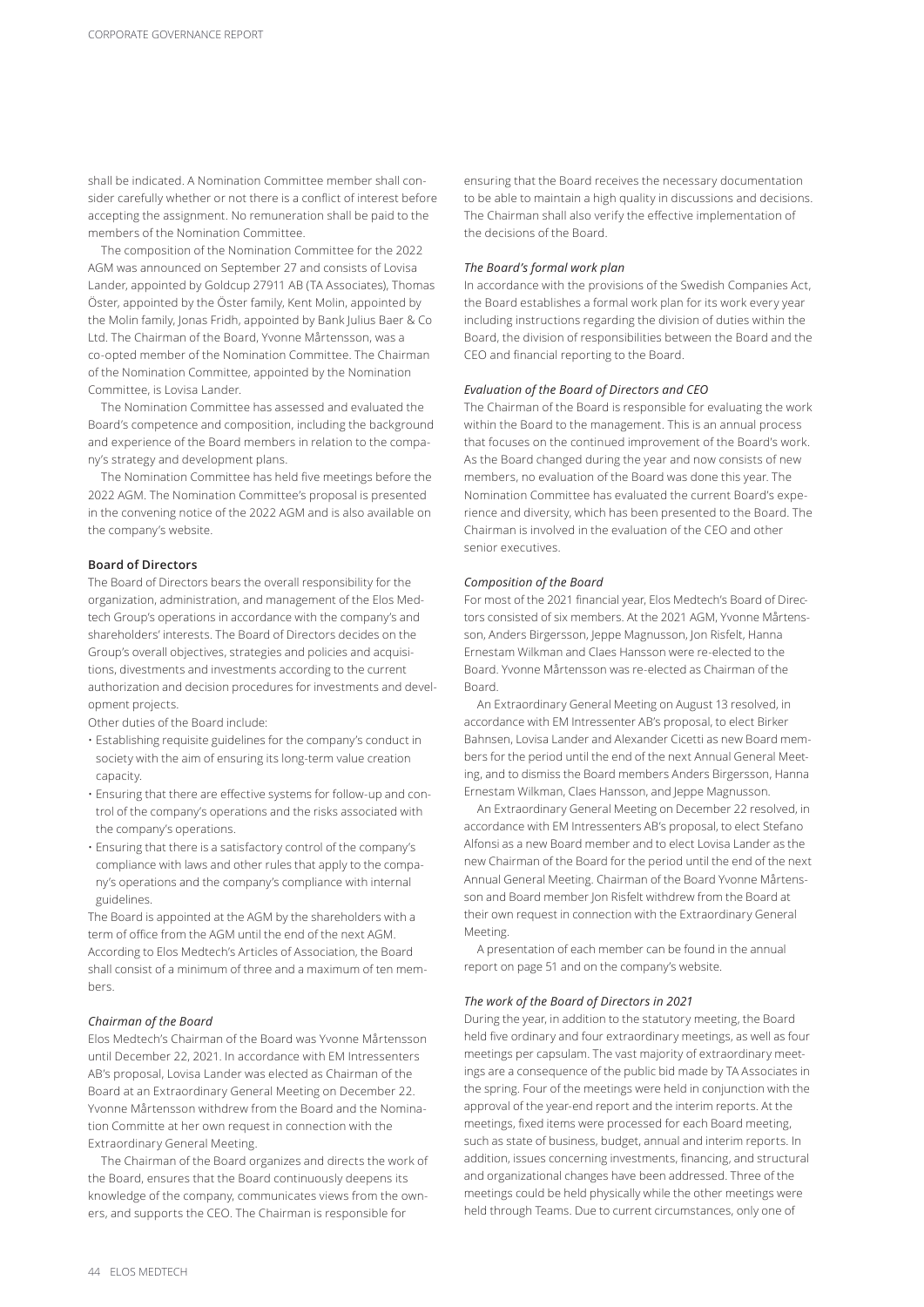this year's meetings has been held at the company's sites. During the year, the Board visited Skara and its new production hall.

The Board continuously monitors the strategy implemented in the business by the company's management. This includes the business-oriented organization that is divided into business areas with designated heads of each business area. During the year, the Board evaluated and discussed various business development perspectives, including an acquisition agenda.

During 2021, the company's operations as well as the work of the Board of Directors have been affected by TA Associate's public takeover bid. The Board unanimously recommended shareholders to accept the bid and the company received a new majority shareholder in TA Associates as of July 7, 2021. During the year, the Board's work was affected by two changes to the composition of the Board, which took place during the autumn/winter.

During the year, the company appointed a new Managing Director in Görlöse, Tina Friis Poulsen, who succeeds Sören Olesen. Sören will now be able to focus entirely on his role as Business Area Manager for Dental. In addition, Sam Svännel, Managing Director of the Timmersdala operations, was appointed Managing Director for the Skara operations as well.

The Board has decided to make further investments in orthopedics to meet demand in the growing area of robotic surgery. In the Life Science business area, the expansion and capacity increase in cleanrooms in Skara was completed.

## *The Board's committee work*

Until December 22, there was an Audit Committee within the Board consisting of Claes Hansson (until August 13), Lovisa Lander (from August 13), and Jon Risfelt, Chair. The Chairman of the Board was co-opted to the Audit Committee. The committee held four meetings during the year, all of which were attended by the company's auditor. The company's CFO prepares matters for consideration by the committee and is a regular participant in the committee's meetings. The Audit Committee's work consists of dealing with issues concerning accounting, financing, internal control, risk management, and IT security. A summary of the Audit Committee's work and proposals for amendments in order to improve the Group's financial control are presented to the Board for decisions at each subsequent Board meeting.

Since December 22, the Board of Directors has chosen to no longer establish an Audit Committee, but these issues will be



| Board Member                                  | Elected | Attendance out of<br>total number of<br>Board meetings | Audit Com-<br>mittee | Independent of | Independent of<br>the company major shareholders |
|-----------------------------------------------|---------|--------------------------------------------------------|----------------------|----------------|--------------------------------------------------|
| Anders Birgersson*                            | 2016    | 9/14                                                   |                      | Yes            | Yes                                              |
| Jeppe Magnusson*                              | 2012    | 9/14                                                   |                      | Yes            | Yes                                              |
| Yvonne Mårtensson (Chairman 2017-2021, Dec)** | 2015    | 14/14                                                  | Co-opted             | Yes            | Yes                                              |
| Jon Risfelt**                                 | 2017    | 14/14                                                  | Chairman             | Yes            | Yes                                              |
| Hanna Ernestam Wilkman*                       | 2019    | 9/14                                                   |                      | Yes            | Yes                                              |
| Claes Hansson*                                | 2019    | 9/14                                                   | Member               | Yes            | Yes                                              |
| Lovisa Lander (Chairman 2021, Dec)            | 2021    | 5/14                                                   |                      | Yes            | No.                                              |
| Birker Bahnsen                                | 2021    | 4/14                                                   |                      | Yes            | No.                                              |
| Alexander Cicetti                             | 2021    | 5/14                                                   |                      | Yes            | No.                                              |
| Stefano Alfonsi                               | 2021    | 0/14                                                   |                      | Yes            | Yes                                              |

Additional information for each of the Board members and for the CEO can be found on the company's website and in the annual report on pages 51–52. \*Withdrew as a member at the Extraordinary General Meeting on August 13.

\*\*Withdrew as a member and the Chairman of the Board at the Extraordinary General Meeting on December 22.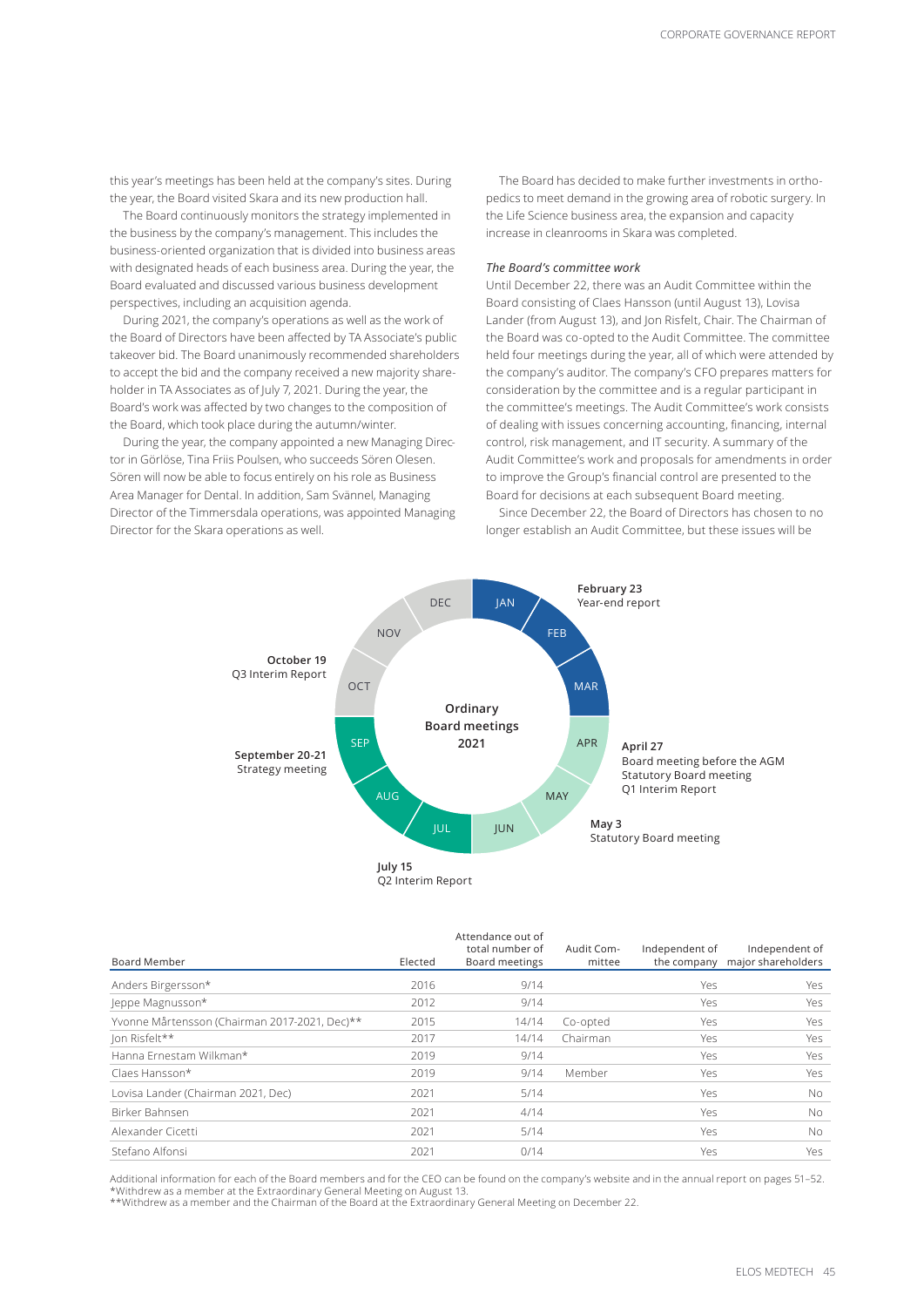handled by the entire Board of Directors under the direction of the Chairman and with the preparation of the CFO.

The Board has chosen not to set up a remuneration committee, but these issues have been handled by the entire Board under the Chair's leadership and following preparation by the Chair.

Additional information for each of the Board members and for the CEO can be found on the company's website and in the annual report on pages 51–52.

The following information can be found on the company's website:

- Articles of Association
- Information on the Nomination Committee
- Information on the policies for the remuneration of senior executives
- Information about the 2022 Annual General Meeting
- Code of Conduct and Sustainability Responsibility

## **CEO and other senior executives**

The Board of Directors appoints the CEO and issues the terms of reference for the CEO. The division of responsibilities between the Board and CEO are specified in the terms of reference. The CEO is tasked with executing the decisions of the Board and is in charge of day-to-day administration and operations. The CEO is also tasked with ensuring compliance with objectives, policies and strategic plans which the Board has adopted for the company. He or she is required to keep the Chairman of the Board updated on the company's performance and to present, in preparation for Board meetings, such information in his or her reporting as may be required to enable the Board to fulfill its duties and responsibilities. The reporting to the Board is based on the company's adopted reporting plan, financial planning, and instructions issued by the Board.

The company's senior management team consists of the CEO and CFO, who are members of the company's administrative, management, and control bodies. In addition to senior management, the CEO has appointed a further eight individuals who form part of the group other senior executives.

For a more detailed presentation, including the information about the CEO specified in Section 10.2 of the Code, see page 52.

## *Remuneration of senior executives*

At the 2021 Annual General Meeting, guidelines were adopted for remuneration and other conditions of employment for senior management and other senior executives. In addition, information on these guidelines is available in the annual accounts on pages 5–6 and in Note 2.

#### **Internal control of financial reporting**

The Board is responsible for internal control pursuant to the Swedish Companies Act and the Swedish Corporate Governance Code. The section below describes how the internal control insofar as concerns financial reporting is organized. The company's financial reporting follows the laws and rules that apply to companies listed on the Stockholm Stock Exchange and the local rules that apply in each country where operations are conducted. Besides external rules and recommendations, there are internal instructions, directions and systems, as well as an internal role and responsibility distribution that is intended to provide good internal control in the financial reporting.

## *Control environment*

The basis for internal control is the overall control environment consisting of an organizational structure, instructions, policies such as authorization, decision-making and financial policies, reporting, and guidelines on responsibilities and authority. The Board has appointed an Audit Committee, which is viewed as a drafting body for matters relating to the company's financial reporting, risk management and related areas. The results of the committee's work in the form of observations, recommendations and proposals for decisions and measures are reported to the Board on an ongoing basis. For 2022, the tasks previously assigned to the Audit Committee will all be performed by the Board of Directors.

Insofar as they refer to financial reporting, Elos Medtech's material and governing documents in the form of policies, guidelines and manuals are kept up to date and communicated to the companies in the Group via relevant channels.

## *Risk management*

The company's risk management in respect of financial reporting is aimed at identifying and assessing significant risks affecting the financial reporting of the Group's companies and business areas. The identified risks are managed through control structures and monitoring based on assessments of outcomes against adopted objectives or in relation to established standards, for example on measurement of goodwill, inventories and other material assets. Financial reporting takes place in a Groupwide reporting system that has pre-defined templates and built-in control functions. The Board is updated continuously on the company's financial risks.

# *Control activities*

The internal control is ensured through both automatic controls in, for example, IT-based systems that manage permissions and authorization rights, as well as manual controls in the form of, for example, reconciliations and inventories. The continuous and detailed financial analyses of results and follow-up against budget and forecasts during the year can also be seen as a complement to other controls and provide an overall confirmation of the quality of the reporting. The CEO and CFO also hold regular meetings with the management teams of the Group's subsidiaries.

## *Monitoring of financial information*

The Board submits and is responsible for the company's financial reports. The CEO and CFO inform the Board on a monthly basis on the company's progress, results, and financial position. The Board continuously evaluates the financial information provided by management and receives the auditor's report regarding observations made.

## *Internal audit*

The Board is responsible for the company having good internal controls, which in addition to the financial reporting, also include reporting prepared pursuant to law, applicable reporting standards and other requirements for listed companies. The Board follows up the company's assessment of internal control, including through contacts with the company's auditors. The Board annually evaluates the need for a special audit function (internal auditor), but taking into account the Group's size, the Board has chosen not to have a separate internal auditor at present.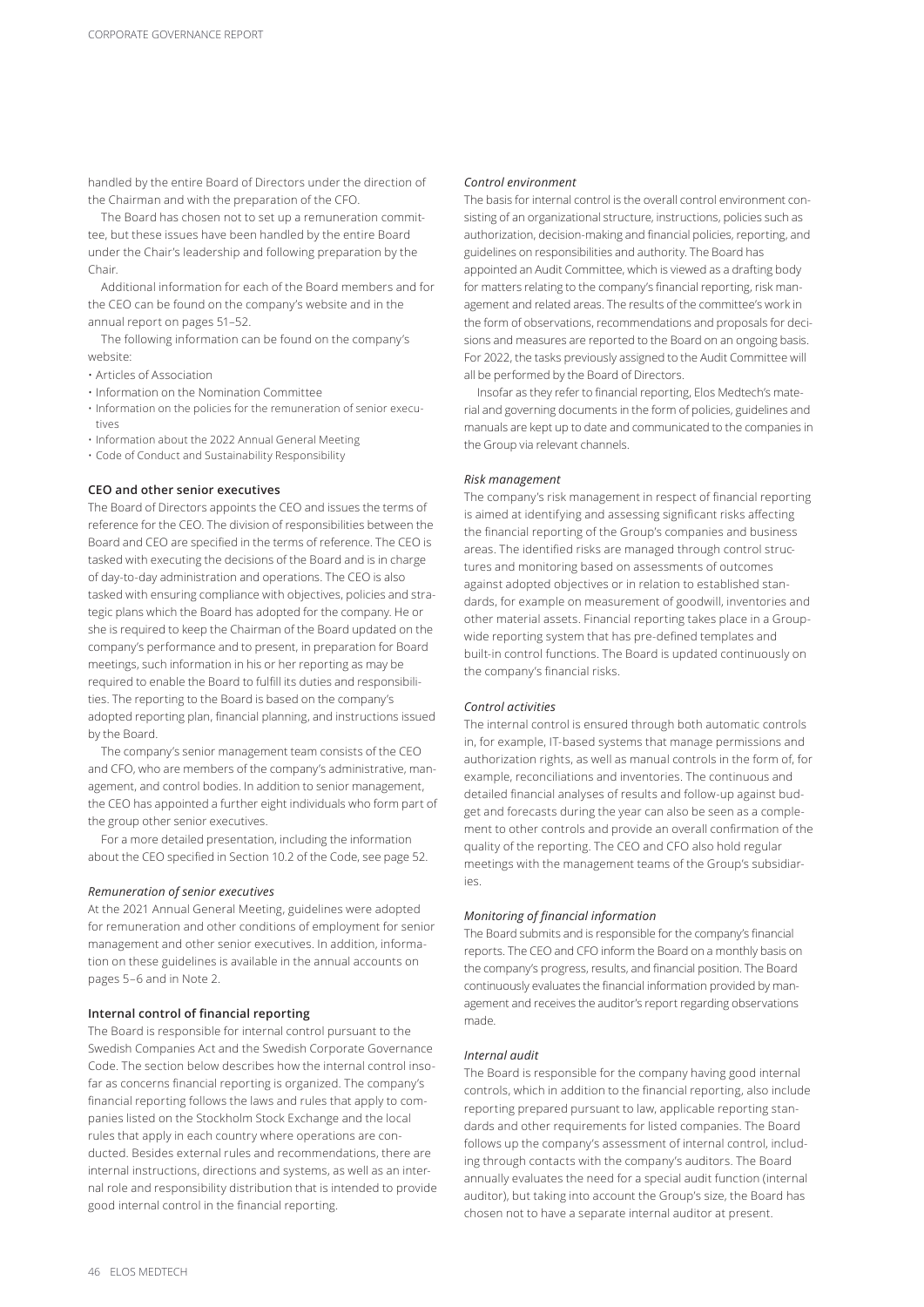Instead, the work of monitoring all internal control is managed by the accounting function via the head office.

## **External auditor**

At the 2021 AGM, KPMG were reappointed as the audit firm until the end of the 2022 AGM with authorized public accountant Johan Kratz as the auditor in charge.

The elected auditor participates at the AGM and then describes the audit work and observations made. In the case of advance voting, this is done by submitting an auditor's report and auditor's opinion regarding remuneration to senior executives.

# **Violations of regulations**

According to item 4.5 of the Code, at least two of the Board members who are independent in relation to the company and company management shall also be independent in relation to the company's major shareholders. As of the changes to the Board on December 22, 2021, when Yvonne Mårtensson and Jon Risfelt withdrew from the Board at their own request and Stefano Alfonsi was elected as a new Board member, the company only has one Board member who is independent of the company, the company's management and the company's major shareholders. Due to the company's ownership structure and the strong competence in the Board of Directors, the Board has chosen not to appoint a new Board member before the 2022 AGM, but the main owners' and the Nomination Committee's intention is for the Board of Directors appointed at the 2022 AGM to meet the requirements of item 4.5 of the Code.

The company has received an exemption with regard to the number of Board members residing outside the EEA area. This exemption is valid until 2023, provided that the management of the limited company remains unchanged.

In the past year, no violations of the regulations of the stock exchange where the company's shares are listed for trade or of generally accepted stock market practices occurred as per a decision of the disciplinary committee of the stock exchange or a ruling of the Swedish Securities Council.

## *External information and communication*

All communications must be made in accordance with the listing agreement for listed companies in Sweden. The financial information is designed to give shareholders and other stakeholders a comprehensive and clear picture of the company, its operations, strategy and financial performance. The Group's annual report and interim reports are approved by the Board of Directors. All financial reports are published on the company's website at the same time as they are distributed to the media and Nasdaq Stockholm.

The company's information disclosure is regulated in an information policy which states that financial information may only be disclosed by the President and by the Group's CFO and Marketing Director. The company observes two-week 'quiet periods' prior to the publication of annual or interim reports. In case of a leak of price-sensitive information or in connection with special events that could affect the valuation of the company, the company is required to inform Nasdaq Stockholm and then issue a press release containing the information concerned.

The Board of Directors and the CEO affirm that the annual report has been prepared in accordance with generally accepted accounting policies, gives a true and fair view of the Parent Company's financial position and performance, and that the Directors' Report gives a fair overview of the development of the Parent Company's operations, financial position and performance and, additionally, describes the significant risks and uncertainty factors faced by the Parent Company. The Board and CEO also con-

firm that the consolidated financial report has been prepared in accordance with the International Financial Reporting Standards (IFRS) as these have been adopted by the EU and gives a true picture of the Group's position and profit and that the Directors' Report for the Group gives a true summary of the development of the Group's activities, position and profit and describes material risks and uncertainties facing the Group.

Gothenburg, April 11, 2022

Lovisa Lander Birker Bahnsen Chairman of the Board **Board Chairman of the Board Member** 

Alexander Cicetti Stefano Alfonsi Board Member Board Member

Jan Wahlström CEO

Our auditor's report was presented on April 12, 2022 KPMG

> Johan Kratz Authorized Public Accountant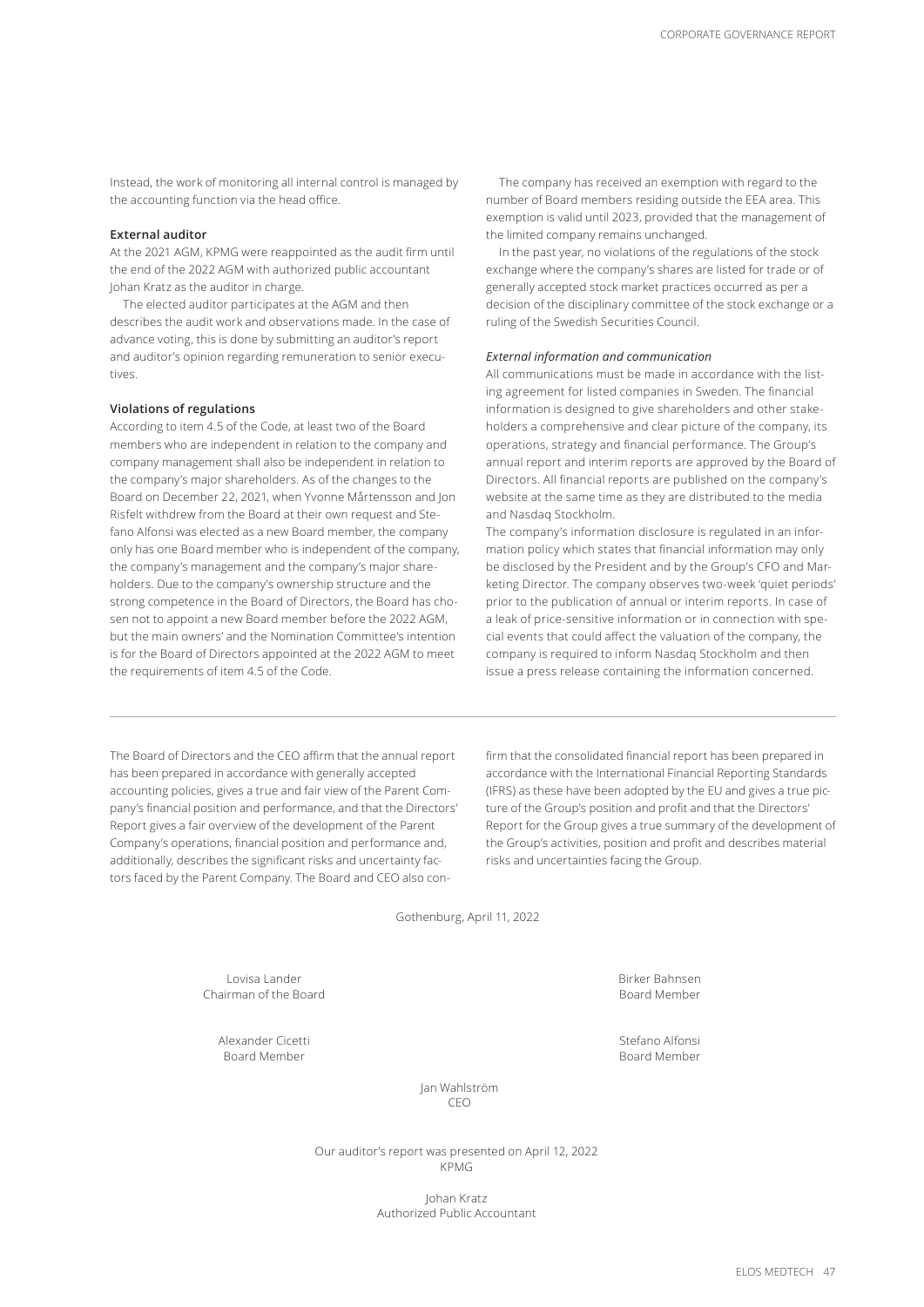# Auditor's report

To the general meeting of the shareholders of Elos Medtech AB (publ), corporate identity number 556021-9650

# REPORT ON THE ANNUAL ACCOUNTS AND CONSOLIDATED ACCOUNTS

## **Opinions**

We have audited the annual accounts and consolidated accounts of Elos Medtech AB (publ.) for the year 2021, except for the corporate governance statement on pages 42-46. The annual accounts and consolidated accounts of the company are included on pages 4-41 in this document.

In our opinion, the annual accounts have been prepared in accordance with the Annual Accounts Act, and present fairly, in all material respects, the financial position of the parent company as of 31 December 2021 and its financial performance and cash flow for the year then ended in accordance with the Annual Accounts Act. The consolidated accounts have been prepared in accordance with the Annual Accounts Act and present fairly, in all material respects, the financial position of the group as of 31 December 2021 and their financial performance and cash flow for the year then ended in accordance with International Financial Reporting Standards (IFRS), as adopted by the EU, and the Annual Accounts Act. Our opinions do not cover the corporate governance statement on pages 42-46. The statutory administration report is consistent with the other parts of the annual accounts and consolidated accounts.

We therefore recommend that the general meeting of shareholders adopts the income statement and balance sheet for the parent company and the statement of comprehensive income

and statement of financial position for the group.

Our opinions in this report on the annual accounts and consolidated accounts are consistent with the content of the additional report that has been submitted to the parent company's Board of directors in accordance with the Audit Regulation (537/2014) Article 11.

## **Basis for Opinions**

We conducted our audit in accordance with International Standards on Auditing (ISA) and generally accepted auditing standards in Sweden. Our responsibilities under those standards are further described in the Auditor's Responsibilities section. We are independent of the parent company and the group in accordance with professional ethics for accountants in Sweden and have otherwise fulfilled our ethical responsibilities in accordance with these requirements. This includes that, based on the best of our knowledge and belief, no prohibited services referred to in the Audit Regulation (537/2014) Article 5.1 have been provided to the audited company or, where applicable, its parent company or its controlled companies within the EU.

We believe that the audit evidence we have obtained is sufficient and appropriate to provide a basis for our opinions.

### **Key Audit Matters**

Key audit matters of the audit are those matters that, in our professional judgment, were of most significance in our audit of the annual accounts and consolidated accounts of the current period. These matters were addressed in the context of our audit of, and in forming our opinion thereon, the annual accounts and consolidated accounts as a whole, but we do not provide a separate opinion on these matters.

## **Revenue**

See disclosure 3 and 5 and accounting principles on pages 22-25 in the annual account and consolidated accounts for detailed information and description of the matter.

## **Description of key audit matter**

Revenue for 2021 for the Group and the parent company amounted to 723,6 MSEK and 24,3 MSEK respectively.

Revenue for the Group refers to agreements with customers concerning delivery of goods.

Revenue from the sale of goods is recognized in the income statement when the material risks and benefits associated with ownership of the products have been transferred to the purchaser. Hereby is considered any uncertainty concerning payment, associated cost, risk of returns or if the seller retains a commitment to the ongoing management that is usually associated with ownership.

Terms associated with delivery of goods, and the elements of judgment and estimates that thereby are included in the recognition of revenue, makes this a key audit matter in our audit. The risk is that these revenues might be over- or understated and that every adjustment of the value will have a direct impact on the profit and loss for the year.

## **Response in the audit**

We have taken part of the current terms of agreement to assess the group's recognition of revenue from the sale of goods.

We have tested controls aimed at cut-off of revenue. We have also assessed the timing of recognition of revenue from the sale of goods based on when the goods have been delivered and the terms associated with delivery through testing samples of transactions before and after the balance sheet date.

We have also assessed the content in the disclosures regarding revenue included in the consolidated financial statements.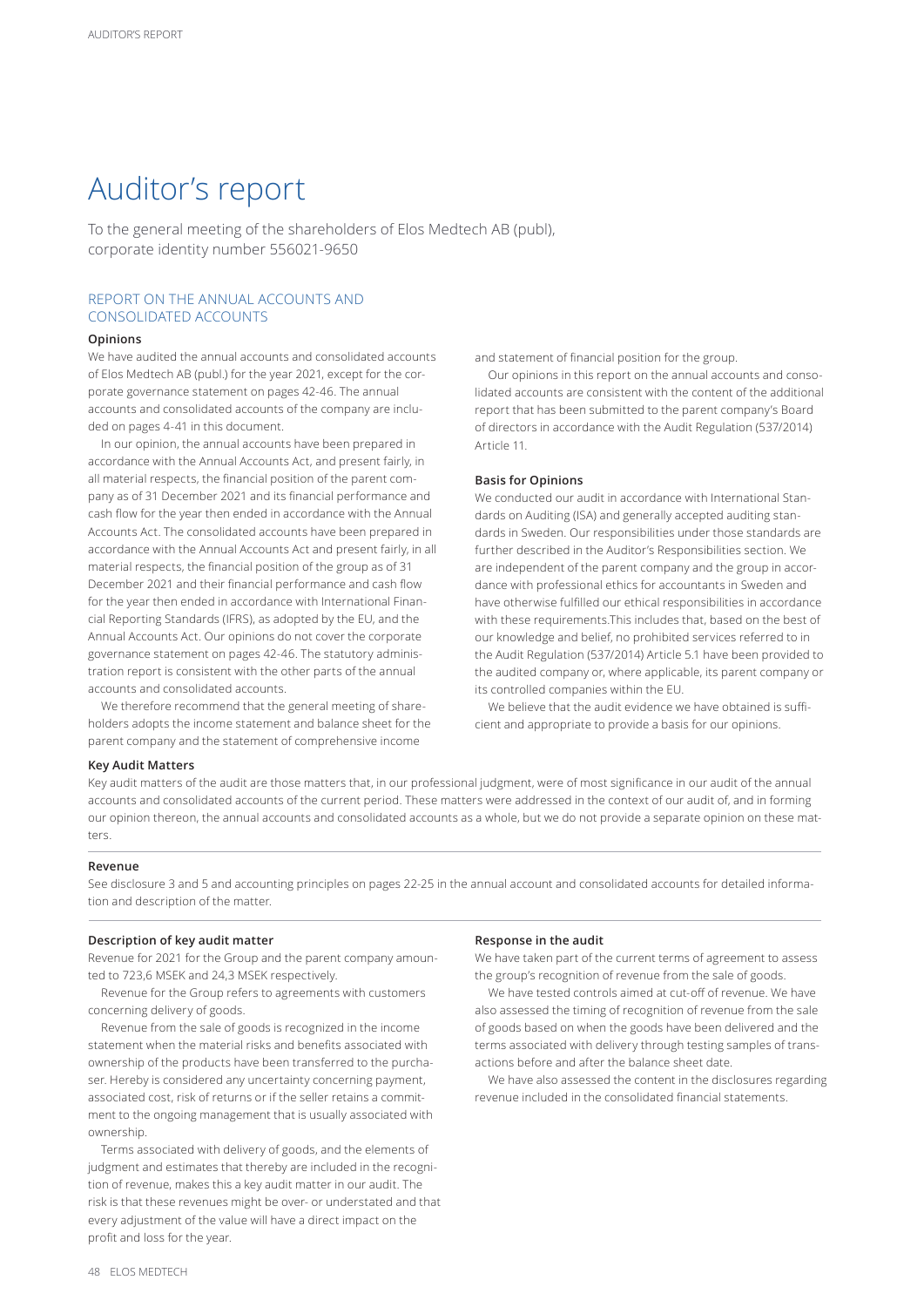# **Other Information than the annual accounts and consolidated accounts**

This document also contains other information than the annual accounts and consolidated accounts and is found on pages 1-3 and 42-54. The Board of Directors and the Managing Director are responsible for this other information.

Our opinion on the annual accounts and consolidated accounts does not cover this other information and we do not express any form of assurance conclusion regarding this other information.

In connection with our audit of the annual accounts and consolidated accounts, our responsibility is to read the information identified above and consider whether the information is materially inconsistent with the annual accounts and consolidated accounts. In this procedure we also take into account our knowledge otherwise obtained in the audit and assess whether the information otherwise appears to be materially misstated.

If we, based on the work performed concerning this information, conclude that there is a material misstatement of this other information, we are required to report that fact. We have nothing to report in this regard.

# **Responsibilities of the Board of Directors and the Managing Director**

The Board of Directors and the Managing Director are responsible for the preparation of the annual accounts and consolidated accounts and that they give a fair presentation in accordance with the Annual Accounts Act and, concerning the consolidated accounts, in accordance with IFRS as adopted by the EU. The Board of Directors and the Managing Director are also responsible for such internal control as they determine is necessary to enable the preparation of annual accounts and consolidated accounts that are free from material misstatement, whether due to fraud or error. In preparing the annual accounts and consolidated accounts The Board of Directors and the Managing Director are responsible for the assessment of the company's and the group's ability to continue as a going concern. They disclose, as applicable, matters related to going concern and using the going concern basis of accounting. The going concern basis of accounting is however not applied if the Board of Directors and the Managing Director intend to liquidate the company, to cease operations, or has no realistic alternative but to do so.

## **Auditor's responsibility**

Our objectives are to obtain reasonable assurance about whether the annual accounts and consolidated accounts as a whole are free from material misstatement, whether due to fraud or error, and to issue an auditor's report that includes our opinions. Reasonable assurance is a high level of assurance, but is not a guarantee that an audit conducted in accordance with ISAs and generally accepted auditing standards in Sweden will always detect a material misstatement when it exists. Misstatements can arise from fraud or error and are considered material if, individually or in the aggregate, they could reasonably be expected to influence the economic decisions of users taken on the basis of these annual accounts and consolidated accounts.

As part of an audit in accordance with ISAs, we exercise professional judgment and maintain professional scepticism throughout the audit. We also:

- Identify and assess the risks of material misstatement of the annual accounts and consolidated accounts, whether due to fraud or error, design and perform audit procedures responsive to those risks, and obtain audit evidence that is sufficient and appropriate to provide a basis for our opinions. The risk of not detecting a material misstatement resulting from fraud is higher than for one resulting from error, as fraud may involve collusion, forgery, intentional omissions, misrepresentations, or the override of internal control.
- Obtain an understanding of the company's internal control relevant to our audit in order to design audit procedures that are appropriate in the circumstances, but not for the purpose of expressing an opinion on the effectiveness of the company's internal control.
- Evaluate the appropriateness of accounting policies used and the reasonableness of accounting estimates and related disclosures made by the Board of Directors and the Managing Director.
- Conclude on the appropriateness of the Board of Directors' and the Managing Director's, use of the going concern basis of accounting in preparing the annual accounts and consolidated accounts. We also draw a conclusion, based on the audit evidence obtained, as to whether any material uncertainty exists related to events or conditions that may cast significant doubt on the company's and the group's ability to continue as a going concern. If we conclude that a material uncertainty exists, we are required to draw attention in our auditor's report to the related disclosures in the annual accounts and consolidated accounts or, if such disclosures are inadequate, to modify our opinion about the annual accounts and consolidated accounts. Our conclusions are based on the audit evidence obtained up to the date of our auditor's report. However, future events or conditions may cause a company and a group to cease to continue as a going concern.
- Evaluate the overall presentation, structure and content of the annual accounts and consolidated accounts, including the disclosures, and whether the annual accounts and consolidated accounts represent the underlying transactions and events in a manner that achieves fair presentation.
- Obtain sufficient and appropriate audit evidence regarding the financial information of the entities or business activities within the group to express an opinion on the consolidated accounts. We are responsible for the direction, supervision and performance of the group audit. We remain solely responsible for our opinions.

We must inform the Board of Directors of, among other matters, the planned scope and timing of the audit. We must also inform of significant audit findings during our audit, including any significant deficiencies in internal control that we identified.

We must also provide the Board of Directors with a statement that we have complied with relevant ethical requirements regarding independence, and to communicate with them all relationships and other matters that may reasonably be thought to bear on our independence, and where applicable, measures that have been taken to eliminate the threats or related safeguards.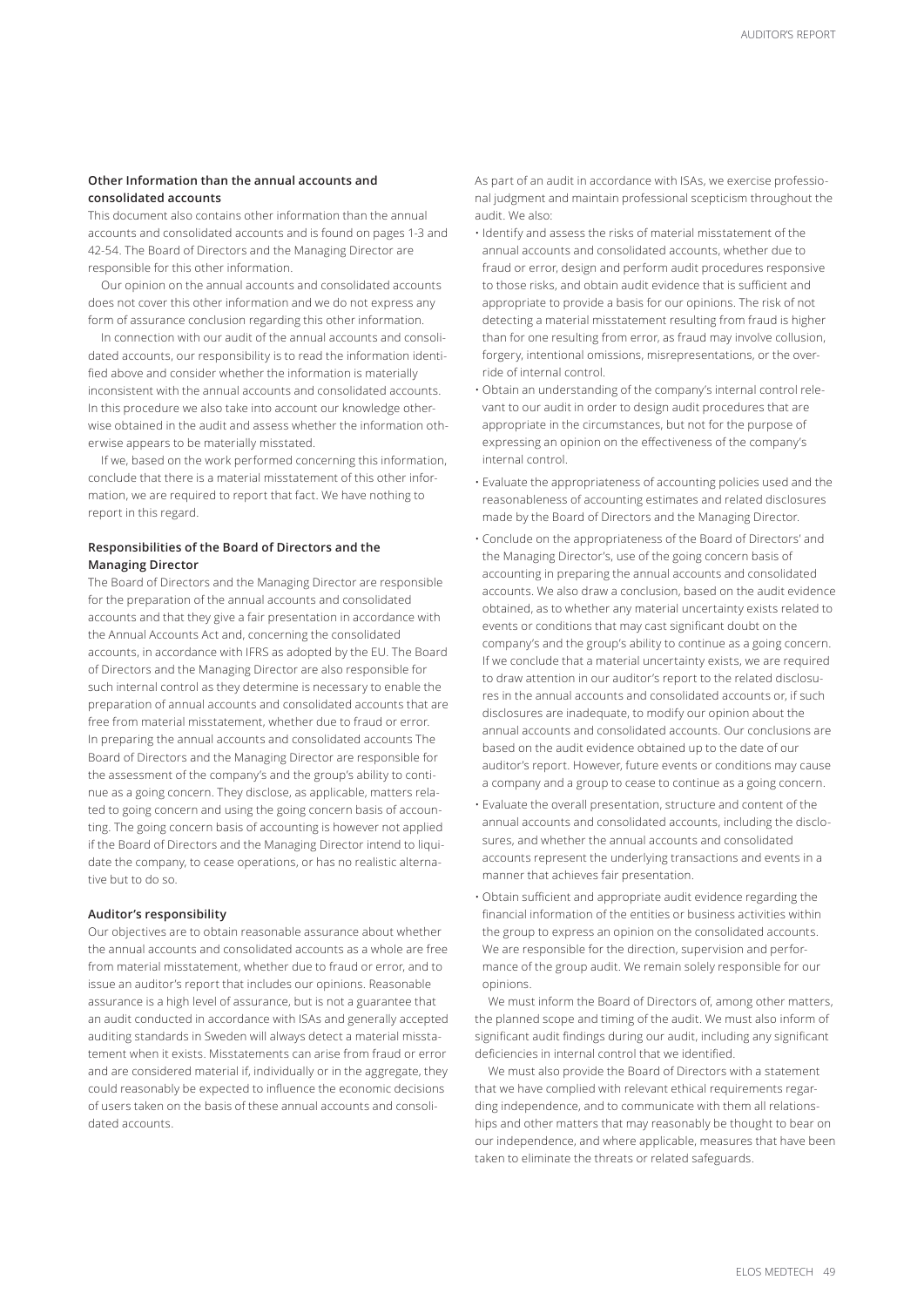From the matters communicated with the Board of Directors, we determine those matters that were of most significance in the audit of the annual accounts and consolidated accounts, including the most important assessed risks for material misstatement, and are therefore the key audit matters. We describe these matters in the auditor's report unless law or regulation precludes disclosure about the matter.

# REPORT ON OTHER LEGAL AND REGULATORY REQUIREMENTS

# **Auditor's audit of the administration and the proposed appropriations of profit or loss**

## **Opinions**

In addition to our audit of the annual accounts and consolidated accounts, we have also audited the administration of the Board of Directors and the Managing Director of Elos Medtech AB (publ.) for the year 2021 and the proposed appropriations of the company's profit or loss.

We recommend to the general meeting of shareholders that the profit be appropriated in accordance with the proposal in the statutory administration report and that the member of the Board of Directors and the Managing Director be discharged from liability for the financial year.

## **Basis for Opinions**

We conducted the audit in accordance with generally accepted auditing standards in Sweden. Our responsibilities under those standards are further described in the Auditor's Responsibilities section. We are independent of the parent company and the group in accordance with professional ethics for accountants in Sweden and have otherwise fulfilled our ethical responsibilities in accordance with these requirements.

We believe that the audit evidence we have obtained is sufficient and appropriate to provide a basis for our opinions.

# **Responsibilities of the Board of Directors and the Managing Director**

The Board of Directors is responsible for the proposal for appropriations of the company's profit or loss. At the proposal of a dividend, this includes an assessment of whether the dividend is justifiable considering the requirements which the company's and the group's type of operations, size and risks place on the size of the parent company's and the group's equity, consolidation requirements, liquidity and position in general.

The Board of Directors is responsible for the company's organization and the administration of the company's affairs. This includes among other things continuous assessment of the company's and the group's financial situation and ensuring that the company's organization is designed so that the accounting, management of assets and the company's financial affairs otherwise are controlled in a reassuring manner.

The Managing Director shall manage the ongoing administration according to the Board of Directors' guidelines and instructions and among other matters take measures that are necessary to fulfill the company's accounting in accordance with law and handle the management of assets in a reassuring manner.

## **Auditor's responsibility**

Our objective concerning the audit of the administration, and thereby our opinion about discharge from liability, is to obtain audit evidence to assess with a reasonable degree of assurance whether the member of the Board of Directors or the Managing Director in any material respect:

- has undertaken any action or been guilty of any omission which can give rise to liability to the company, or
- in any other way has acted in contravention of the Companies Act, the Annual Accounts Act or the Articles of Association.

Our objective concerning the audit of the proposed appropriations of the company's profit or loss, and thereby our opinion about this, is to assess with reasonable degree of assurance whether the proposal is in accordance with the Companies Act.

Reasonable assurance is a high level of assurance, but is not a guarantee that an audit conducted in accordance with generally accepted auditing standards in Sweden will always detect actions or omissions that can give rise to liability to the company, or that the proposed appropriations of the company's profit or loss are not in accordance with the Companies Act.

As part of an audit in accordance with generally accepted auditing standards in Sweden, we exercise professional judgment and maintain professional skepticism throughout the audit. The examination of the administration and the proposed appropriations of the company's profit or loss is based primarily on the audit of the accounts. Additional audit procedures performed are based on our professional judgment with starting point in risk and materiality. This means that we focus the examination on such actions, areas and relationships that are material for the operations and where deviations and violations would have particular importance for the company's situation. We examine and test decisions undertaken, support for decisions, actions taken and other circumstances that are relevant to our opinion concerning discharge from liability. As a basis for our opinion on the Board of Directors' proposed appropriations of the company's profit or loss we examined whether the proposal is in accordance with the Companies Act.

# **The auditor's examination of the Esef report Opinion**

In addition to our audit of the annual accounts and consolidated accounts, we have also examined that the Board of Directors and the Managing Director have prepared the annual accounts and consolidated accounts in a format that enables uniform electronic reporting (the Esef report) pursuant to Chapter 16, Section 4(a) of the Swedish Securities Market Act (2007:528) for Elos Medtech AB (publ.) for year 2021.

Our examination and our opinion relate only to the statutory requirements.

In our opinion, the Esef report #[PAifHpBWIaJ7MOA=] has been prepared in a format that, in all material respects, enables uniform electronic reporting.